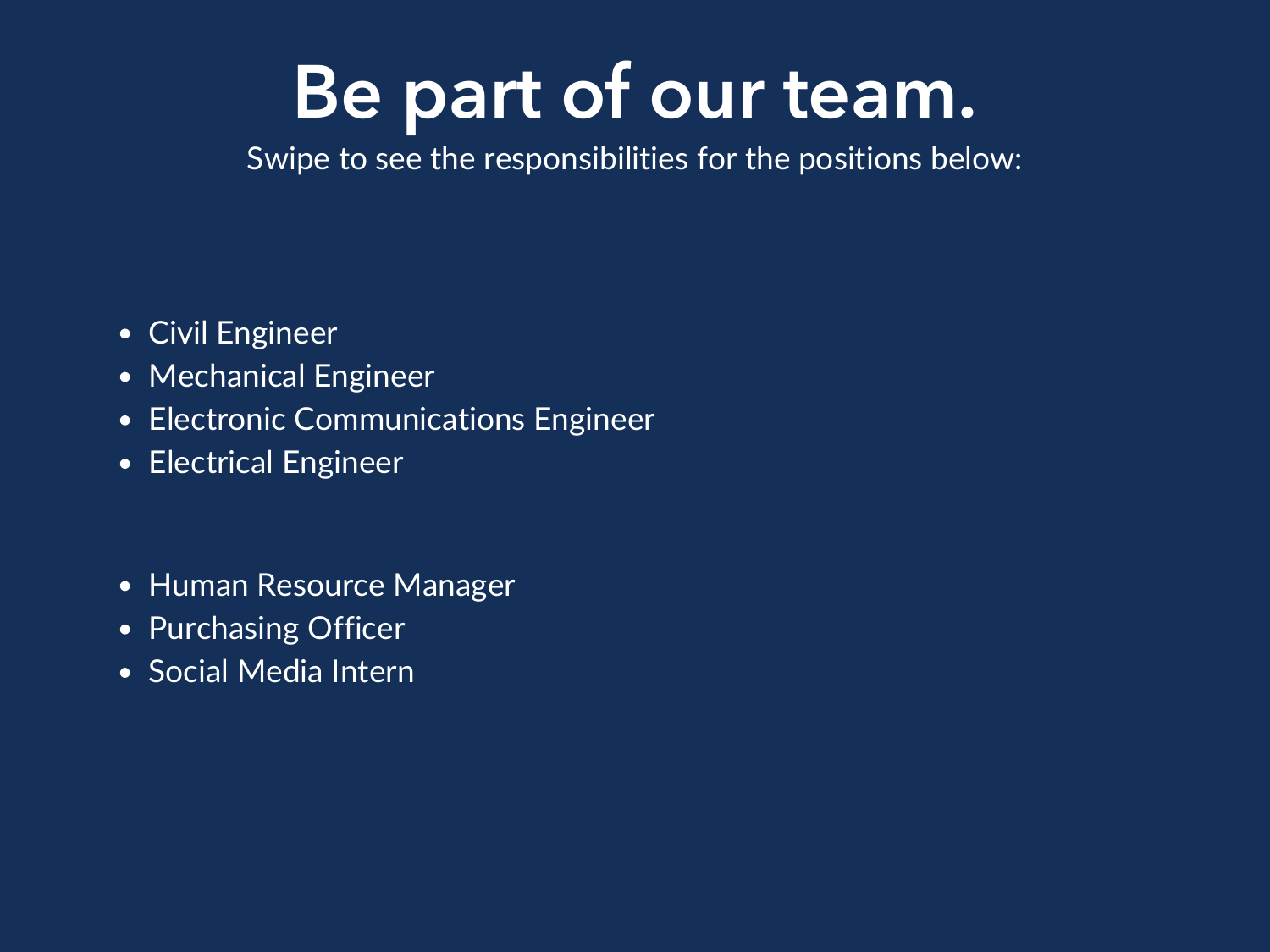# **CIVIL ENGINEER**



#### **Job Description**

- Managing the planning stages of construction projects.
- Contributing technical expertise to project drawings and designs.
- Prepare work schedules
- Liaising between contractors, subcontractors, vendors, and suppliers.
- Ensuring that the construction project is completed on time and within budget.
- Documenting processes and keeping detailed construction logs.
- Presenting construction project progress updates to clients and supervisors.

### **Qualifications/Requirements**

- Licensed Civil Engineer
- Preferably with COSH Certification
- With 1-2 years experience in Fit-out Engineering Design and Construction Projects
- Proficient in CAD and knowledgeable in Primavera/Project
- In-depth knowledge of construction industry regulations.
- Exceptional leadership, project management, decision-making, and problem-solving skills.
- Great mathematical, organizational, and time-management skills.
- Knowledgeable in Quantity Surveying
- Excellent written and verbal communication skills.
- Ability to collaborate with a variety of stakeholders.
- Availability to visit and/or supervise full-time a construction site outside of business hours and/or outside Metro Manila area.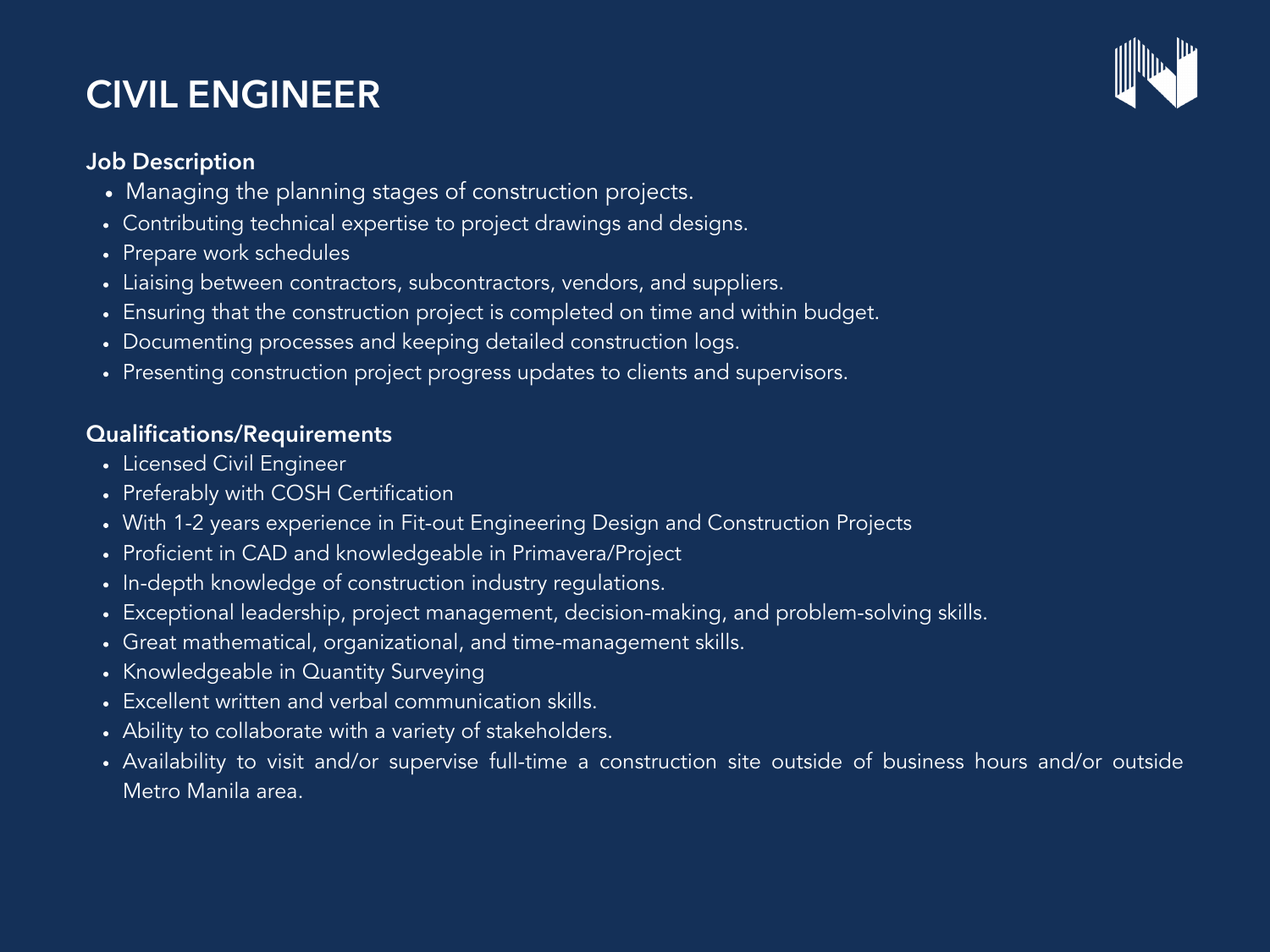# **MECHANICAL ENGINEER**



#### **Job Description**

- Managing the planning stages of mechanical works of a construction projects.
- Has to prepare work schedules, plans, specifications, details, specified and cost estimated of ventilating, air conditioning and fire protection system.
- Has to identify problems in design, plan, manage and deliver multiple projects.
- Has to plan, organize, review, and evaluate the work of consultants, contractors, and others.
- Ensuring that the mechanical works is completed on time and within budget.
- Documenting processes and keeping detailed construction logs.
- Presenting construction project progress updates to clients and supervisors.

#### **Qualifications/Requirements**

- Licensed Mechanical Engineer
- Preferably with COSH Certification
- With 1-2 years experience in Mechanical Design and Construction
- Proficient in CAD
- In-depth knowledge of construction industry regulations.
- Exceptional leadership, project management, decision-making, and problem-solving skills.
- Great mathematical, organizational, and time-management skills.
- Knowledgeable in Quantity Surveying
- Excellent written and verbal communication skills.
- Ability to collaborate with a variety of stakeholders.
- Availability to visit a construction site outside of business hours and/or outside Metro Manila area.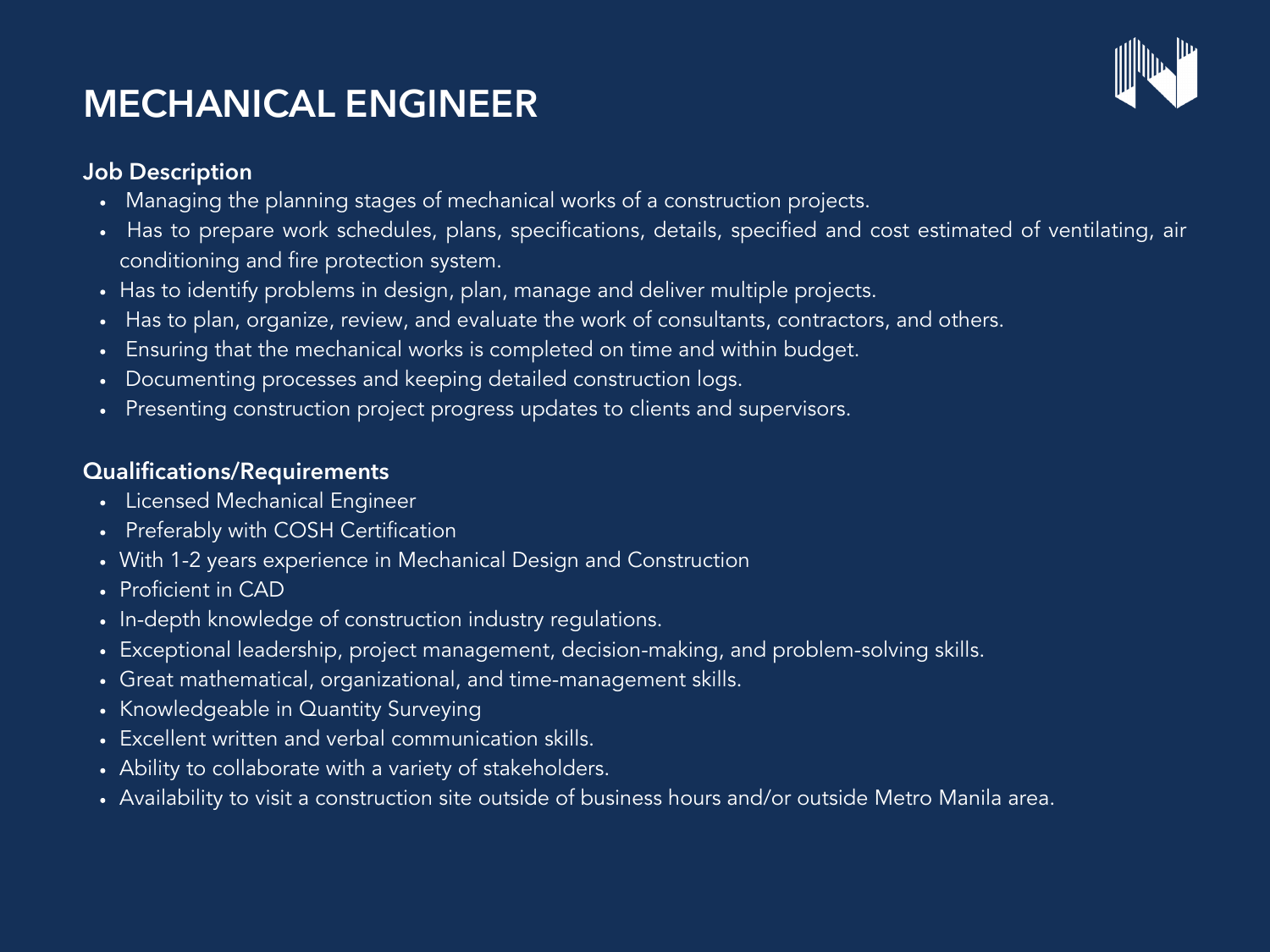# **ELECTRONICS COMMUNICATION ENGINEER**



#### **Job Description:**

- Managing the planning and designing stages of Electronics and Structured Cabling Works.
- Signing and Sealing Electronics and Structured Cabling Design and working drawings for
- Construction and Building Permit.
- Has to prepare work schedules, plans, specifications, details, specified and cost estimated of
- Electronics and Structured Cabling Works.
- Has to identify problems in design, plan, manage, and delivering multiple projects.
- Has to plan, organize, review and evaluate the work of consultants, contractors, and others.
- Ensuring that the Electronics and Structured Cabling Works are completed on time and within budget.
- Documenting processes and keeping detailed construction logs.
- Presenting construction project progress updates to clients and supervisors.

### **Qualifications:**

- Professional Electronics Engineer (PECE)
- With COSH Certification
- With at least 1 year of experience in Electronics, Structured Cabling Design, and Construction.
- Proficient in CAD.
- In-depth knowledge of construction industry regulations.
- Exceptional leadership, project management, decision-making, and problem-solving skills.
- Great mathematical, organizational, and time management skills.
- Knowledgeable in Quantity Surveying
- Excellent written and verbal communication skills.
- Ability to collaborate with a variety of stakeholders
- Availability to visit a construction site outside of business hours and/or outside the Metro Manila
- area.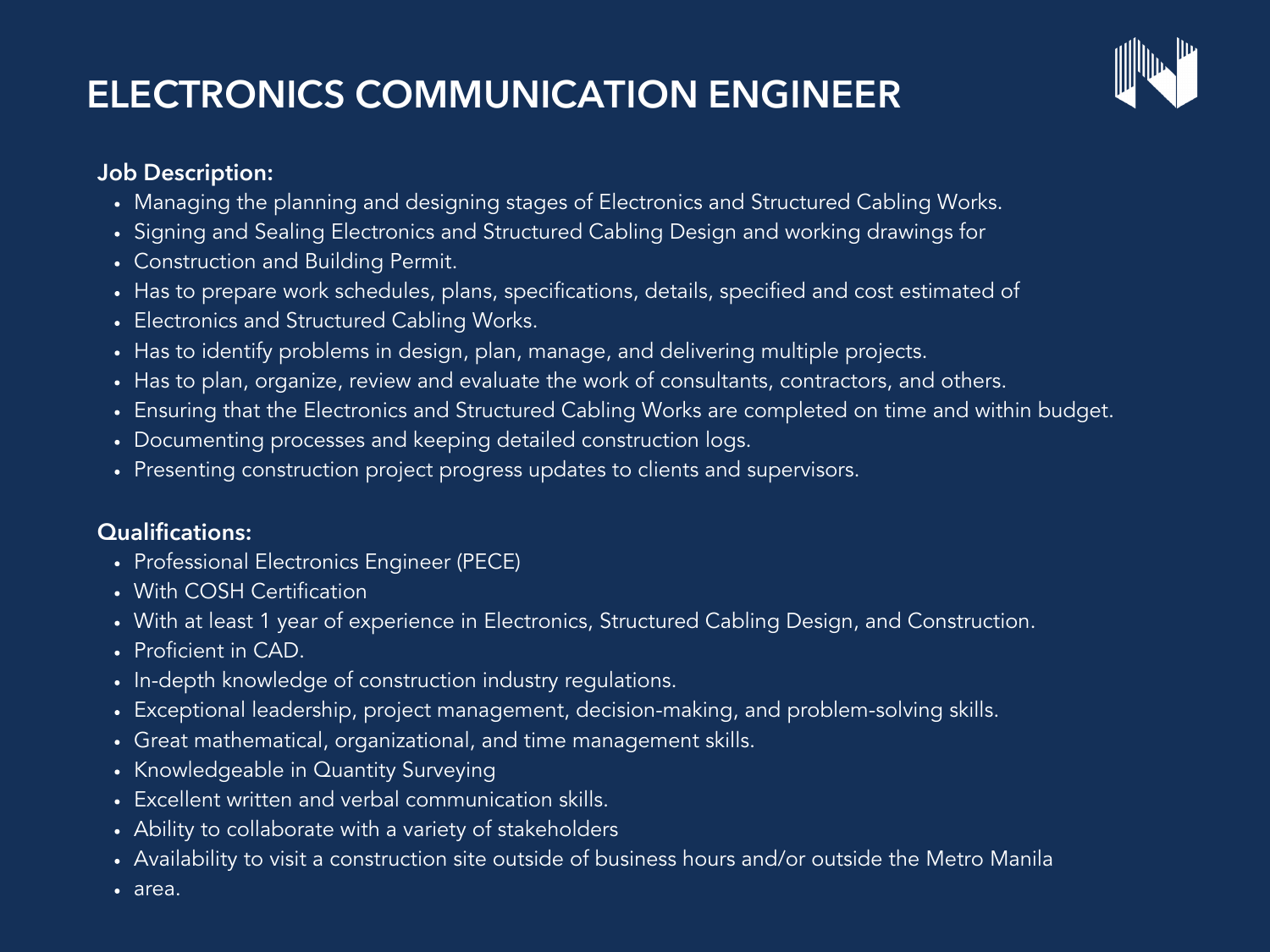# **ELECTRICAL ENGINEER**



#### **Job Description:**

- Managing the planning stages of construction projects.
- Contributing technical expertise to project drawings and designs.
- Prepare work schedules
- Liaising between contractors, subcontractors, vendors, and suppliers.
- Ensuring that the construction project is completed on time and within budget.
- Documenting processes and keeping detailed construction logs.
- Presenting construction project progress updates to clients and supervisors.

#### **Qualifications:**

- Licensed Electrical Engineer
- With COSH Certification
- With 1-2 years experience in Fit-out Engineering Design and Construction Projects
- Proficient in CAD and knowledgeable in Primavera/Project
- In-depth knowledge of construction industry regulations.
- Exceptional leadership, project management, decision-making, and problem-solving skills.
- Great mathematical, organizational, and time management skills.
- Knowledgeable in Quantity Surveying
- Excellent written and verbal communication skills.
- Ability to collaborate with a variety of stakeholders
- Availability to visit and/or supervise a full-time construction site outside of business hours and/or outside the Metro-Manila area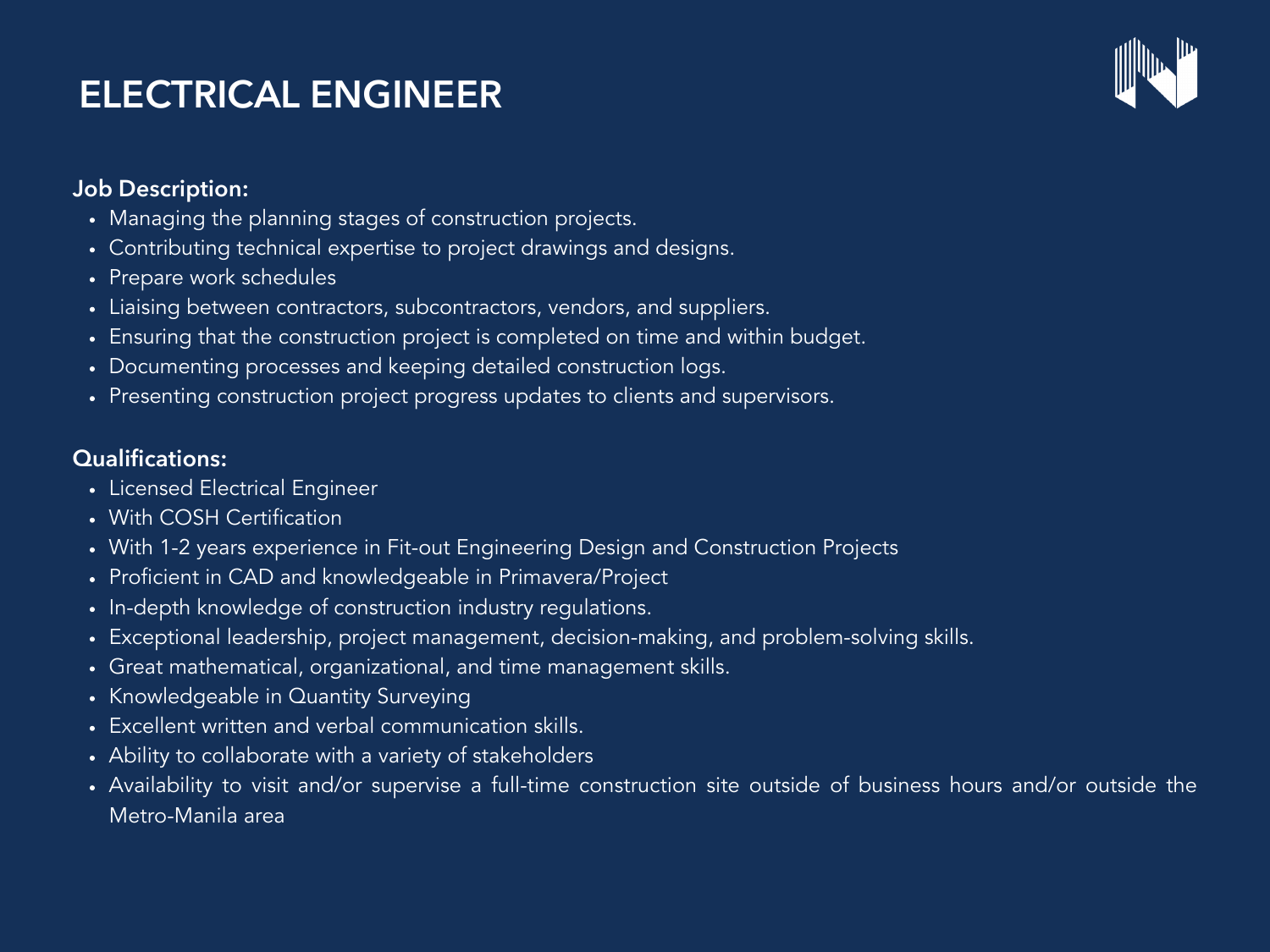# **HUMAN RESOURCE MANAGER**



### **Responsibilities:**

- Recruits, interviews, hires, and trains new staff in the department.
- Oversees the daily workflow of the department.
- Provides constructive and timely performance evaluations.
- Handles discipline and termination of employees in accordance with company policy.
- Partners with the leadership team to understand and execute the organizations human resource and talent strategy particularly as it relates to current and future talent needs, recruiting, retention, and succession planning.
- Take a proactive leadership role in responding to training and business needs of employees.
- Manages the talent acquisition process, which may include recruitment, interviewing, and hiring of qualified job applicants, particularly for managerial, exempt, and professional roles; collaborates with departmental managers to understand skills and competencies required for openings.
- Analyzes trends in compensation and benefits; researches and proposes competitive base and incentive pay programs to ensure the organization attracts and retains top talent.
- Creates learning and development programs and initiatives that provide internal development opportunities for employees.
- Oversees employee disciplinary meetings, terminations, and investigations.
- Maintains compliance with federal, state, and local employment laws and regulations, and recommended best practices; reviews policies and practices to maintain compliance.
- Maintains knowledge of trends, best practices, regulatory changes, and new technologies in human resources, talent management, and employment law.
- Performs other duties as assigned.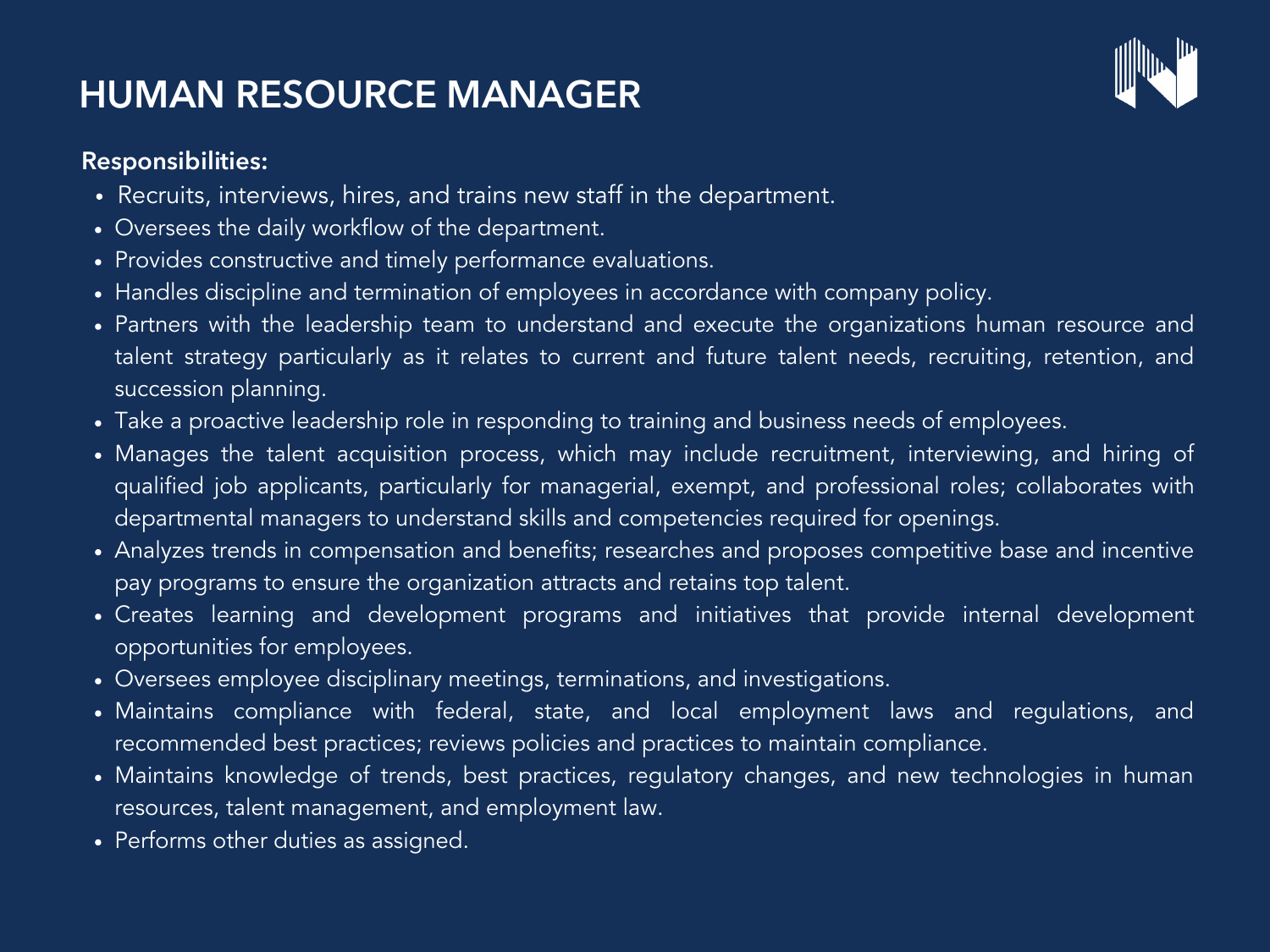# **HUMAN RESOURCE MANAGER**



### **Required Skills/Abilities:**

- Excellent verbal and written communication skills.
- Excellent interpersonal, negotiation, and conflict resolution skills.
- Excellent organizational skills and attention to detail.
- Strong analytical and problem-solving skills.
- Ability to prioritize tasks and to delegate them when appropriate.
- Ability to act with integrity, professionalism, and confidentiality.
- Thorough knowledge of employment-related laws and regulations.
- Proficient with Microsoft Office Suite or related software.
- HR experience in the construction business is an advantage.

## **Education and Experience:**

- Bachelors degree in Human Resources, Business Administration, or related field required.
- A minimum of three years of human resource management experience preferred.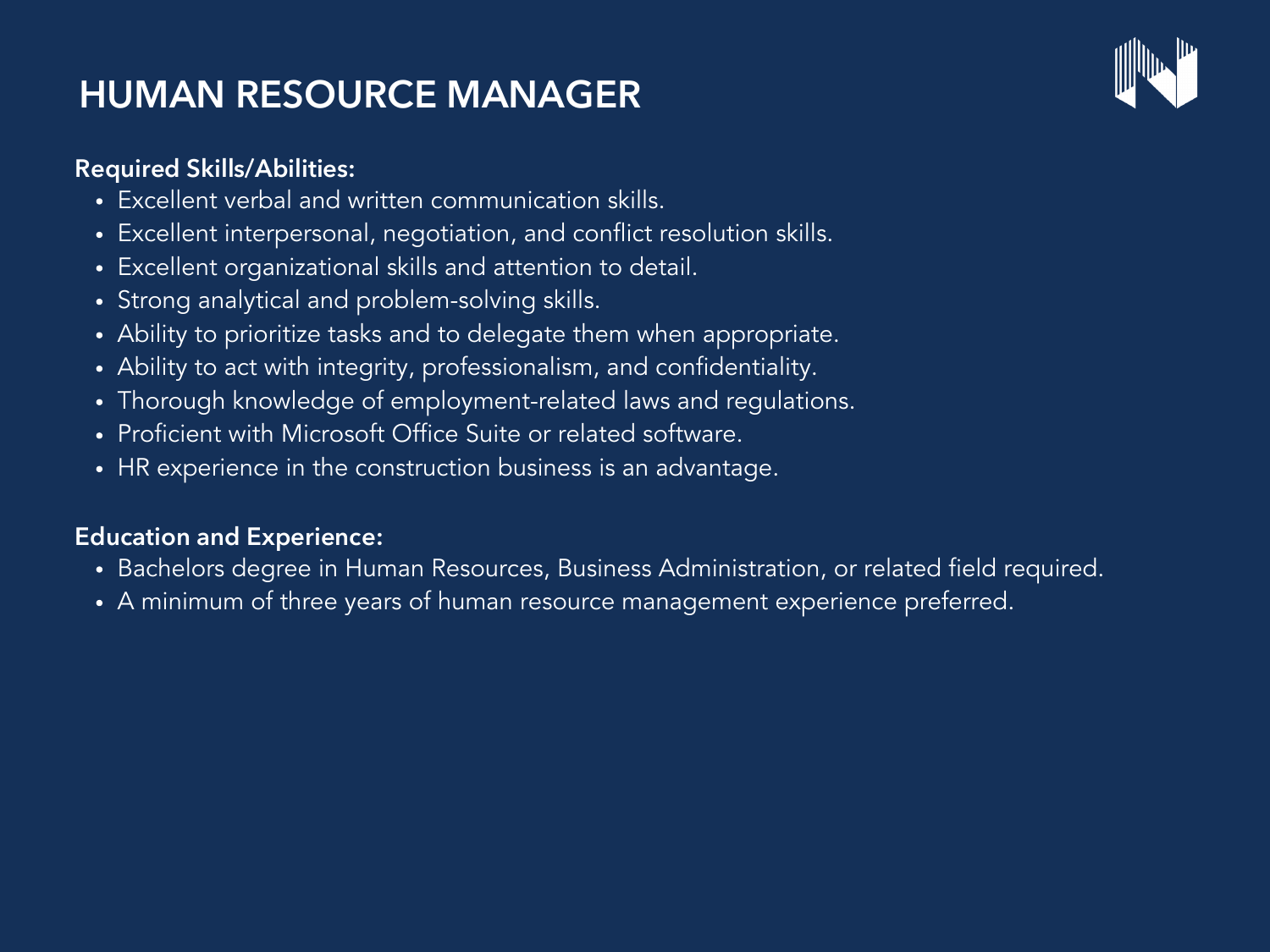# **PURCHASING OFFICER**



### **Required Skills/Abilities:**

- Conducting product research and sourcing new suppliers and vendors.
- Sourcing materials, goods, products, and services and negotiating the best or most cost-effective contracts and deals.
- Performing inventory inspections and reordering supplies and stock as necessary.
- Conducting market research to keep abreast of emerging trends and business opportunities.
- Inspecting stock and reporting any faulty items or inconsistencies immediately.
- Updating and maintaining records of all orders, payments, and received stock.
- Coordinating with the delivery team and following up on delays or orders that have been **rescheduled**
- Attending product launches and networking with industry professionals.
- Establishing professional relationships with clients as well as vendors and suppliers.
- Ensuring all stock is packaged appropriately and delivered to the correct location in a timely manner.

### **Education and Experience:**

- Bachelor's degree in business, logistics, or a related field may be required.
- Previous experience in a similar position.
- Excellent written and verbal communication and negotiation skills.
- Great organizational and planning skills.
- Superb networking and time management skills.